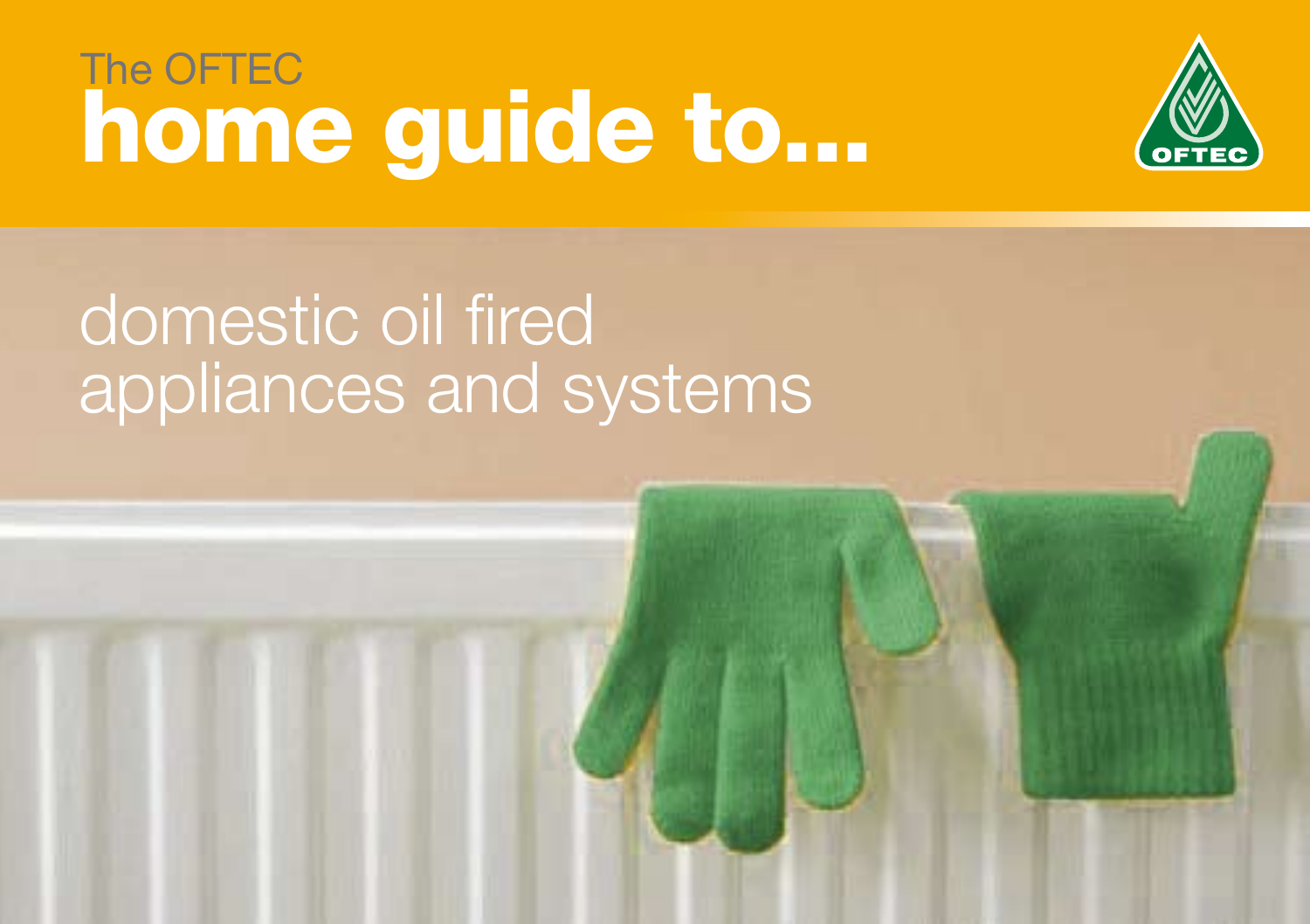This home guide refers to all types of oil fired appliances, including boilers, cookers and stoves and outlines the basic principles of these appliances.

#### Appliance Types

Designed to be strong and long lasting, oil fired appliances are some of the most efficient you can get. There's a huge choice of floor standing or wall mounted boilers for installation inside and outside domestic premises.

**Regular boilers** are basic in their design and simply heat water within a heat exchanger by absorbing the heat contained in flue gases created by the burner.

**Condensing boilers** are highly efficient, boast lower running costs than conventional boilers and must be fitted in most regions to comply with Building Regulations.

**Sealed system boilers** include a circulating pump, expansion vessel and various components needed in a "sealed system" and negate the need for an expansion cistern in the loft space.

**Hearth boilers** can have an electrically operated fire effect in front of them to warm the room, whilst providing central heating from an integral oil fired boiler at the back of the appliance. These can be used to replace solid fuel room heaters and LPG back boilers.

**Combination boilers** are capable of providing hot water on demand, plus heating. They can be space saving in that no hot

water storage cylinder is required. However, minimum water supply pressures and flow rates are required for optimum performance.

**Range cookers** have been available for many years. Some models have integral boilers capable of providing both central heating and hot water.

## The OFTEC  $123$  home guide to... domestic oil fired appliances and systems

**Room heaters or stoves** are available with decorative effect fires burning oil through imitation coals behind a glass front. Some of these will have back boilers capable of providing hot water and/or a central heating service.

Your OFTEC Registered Technician will be able to offer advice on the type of appliance which best suits your needs.

### Appliance Efficiency

Oil fired appliances have rated efficiencies which can be band rated  $(A - C)$  similar to white goods such as fridges and washing machines. An appliance/boiler may have a SEDBUK (Seasonal Efficiency of Domestic Boilers in the UK) rating. In the Republic of Ireland a similar rating system known as HARP (Home Heating Appliance Register of Performance) is in place. Further information on appliance/boiler efficiency ratings can be found at www.sedbuk.com and information on range cooker boilers can be obtained from www.rangeefficiency.com

### SAP and DEAP

New build properties are required to meet regional environmental requirements to control and reduce carbon emissions. In England and Wales this is referred to as SAP (Standard Assessment Procedure), and in

the Republic of Ireland as DEAP (Dwelling Energy Assessment Procedure). These are calculation processes which dictate the efficiency of the appliance to be used. In existing properties, the minimum efficiency of replacement appliances must meet regional Building Regulations requirements. The use of renewable technologies such as solar panels for hot water production can be integrated with oil fired systems to further reduce carbon emissions and help reduce energy bills. This can be in addition to wall, floor and roof insulation, double glazing, draught reduction and use of energy efficient light bulbs.

Your OFTEC Registered Technician will be able to advise you further on this.

#### Appliance Location

When deciding upon a location for an appliance, provisions for system pipework, oil supply pipework, electrical connections, flue terminating positions and ventilation must be taken into consideration.

Open flued appliances draw air for combustion from the room in which they are fitted. They should not be fitted within, or draw air from, a bedroom or bathroom.

Room sealed balanced flue appliances are permitted to be installed within a bathroom or shower room providing that electrical connections are safe and any switches or controls are enclosed so that anyone using the bath or shower cannot touch them.

Modern condensing appliances will emit plume (water vapour) from the flue on cold days. Extra care needs to be taken when siting a condensing flue so as to avoid plume causing nuisance to the property owners or neighbours.

Garages are often used for siting oil fired appliances. To prevent car fumes being drawn into the boiler, a room sealed balanced flued appliance should be used as air for combustion is taken directly from outside via the flue system.

Some oil fired boilers are designed to be installed entirely externally. Others are available that can be installed "through the wall" minimising their impact.

#### Maintenance and Safety

Oil fired appliances should be serviced annually or in accordance with the manufacturers instruction and it is important that service access is provided. Boilers should not be placed where a ladder is needed for maintenance.

Your OFTEC Registered Technician will be able to advise on the most suitable location for your appliance.

#### Systems and Controls

Modern high efficiency appliances require fully pumped systems, which use an electric pump to circulate hot water around your central heating system. If you have an old heating system or perhaps one which uses gravity it must be upgraded to a fully pumped one.

Your OFTEC technician will be able to advise.

Accurate system controls can save money by reducing heat wastage. Reducing room temperature by 1ºC, you can save up to 10% off your annual fuel bill.